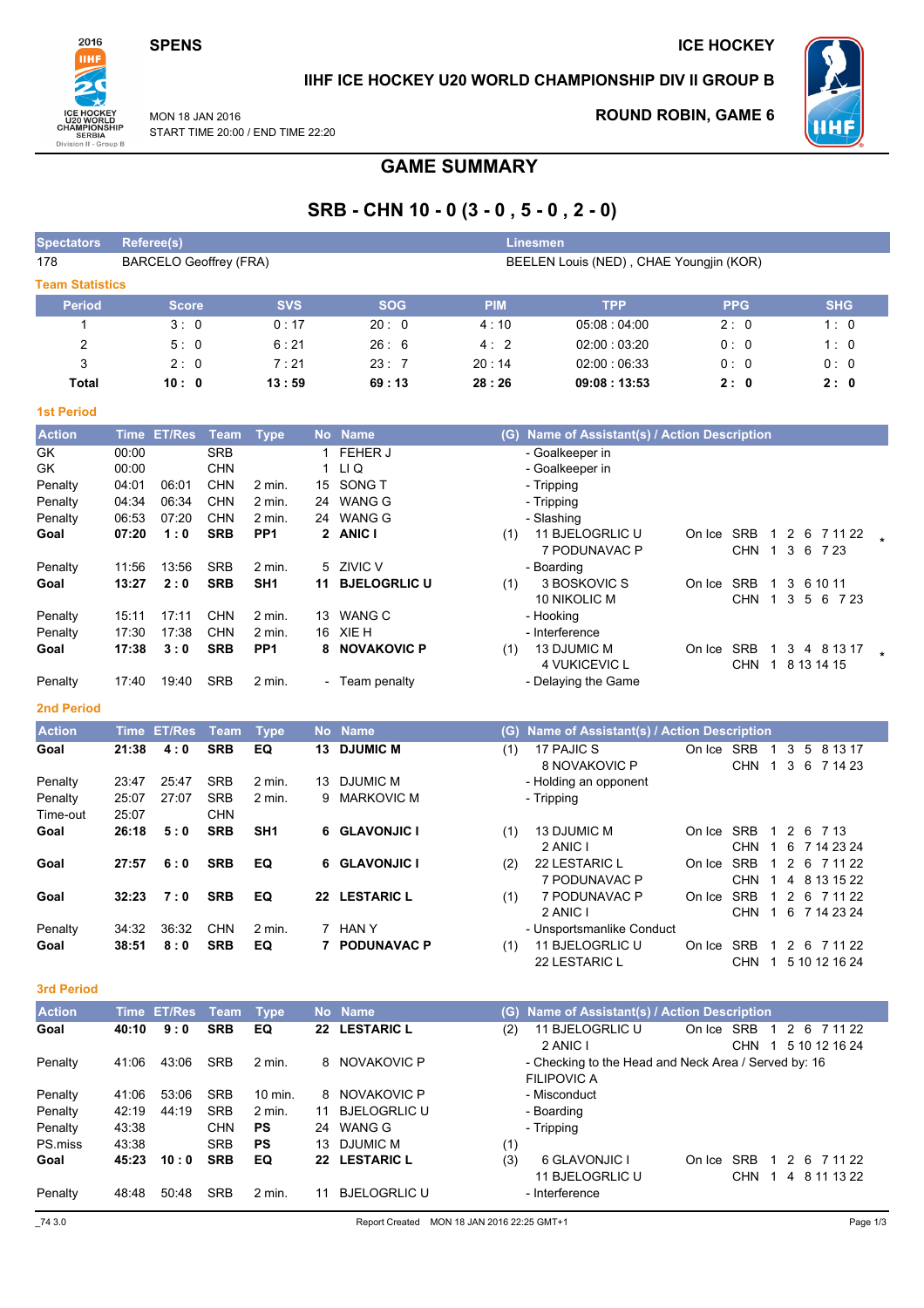# **SPENS**

### **ICE HOCKEY**



## IIHF ICE HOCKEY U20 WORLD CHAMPIONSHIP DIV II GROUP B

MON 18 JAN 2016



START TIME 20:00 / END TIME 22:20

# **ROUND ROBIN, GAME 6**

| $U1$ $V1$ $U1$ $U1$ $U1$ $U2$ $U2$ |       |                       |            |                   |              |         |
|------------------------------------|-------|-----------------------|------------|-------------------|--------------|---------|
| <b>Action</b>                      |       | Time ET/Res Team Type |            |                   | No Name      | $(G)$ N |
| Penalty                            | 49:08 | 51:08                 | <b>SRB</b> | $2$ min.          | 21 MITIC L   | - 3     |
| Penalty                            | 52:52 | 54:52                 | <b>CHN</b> | $2$ min.          | 6 ZUOR       | - 1     |
| Penalty                            | 59:00 | 60:00                 | <b>SRB</b> | $2 \text{ min}$ . | 10 NIKOLIC M | - 1     |
| Penalty                            | 60:00 | 60:00                 | <b>CHN</b> | $2$ min.          | 14 HUANG Q   | - 0     |
| Penalty                            | 60:00 | 60:00                 | <b>CHN</b> | 10 min.           | 14 HUANG Q   | - 1     |
| GK.                                | 60:00 |                       | <b>SRB</b> |                   |              |         |
| GK                                 | 60:00 |                       | <b>CHN</b> |                   |              |         |
|                                    |       |                       |            |                   |              |         |

# lame of Assistant(s) / Action Description<br>Slashing Holding an opponent

Holding an opponent

- Checking to the Head and Neck Area / Served by: 15 SONG T
- Misconduct
- 1 FEHER J Goalkeeper out 1 LI Q - Goalkeeper out

#### **Goalkeeper Records**

#### Team: SRB - Serbia

#### Team: CHN - China

| No Name             | $\mathbf{S}\mathbf{O}\mathbf{G}$ . | <b>SVS</b> | <b>MIP</b> | No Name     | <b>SOG</b> | <b>SVS</b> | <b>MIP</b> |
|---------------------|------------------------------------|------------|------------|-------------|------------|------------|------------|
| FEHER Jovan         |                                    | 13         | 60:00      | 'Ll Qiuyang | 69         | 59         | 60:00      |
| 20 STEPANOVIC Petar |                                    |            |            | 20 CHEN Xi  |            |            |            |

**Game Statistics** 

| Team: SRB (red) |                              |    |                |                |                |                |                |                |        |                |                      |                |           |                |             |
|-----------------|------------------------------|----|----------------|----------------|----------------|----------------|----------------|----------------|--------|----------------|----------------------|----------------|-----------|----------------|-------------|
|                 | Head Coach: JANKOVIC Nemanja |    |                |                |                |                |                |                |        |                | <b>Shots on Goal</b> |                |           |                |             |
| <b>No Pos</b>   | <b>Name</b>                  | G. | A              | P              | <b>PIM</b>     | FO+            | FO-            | $FO+/-$        | FO%    |                | $\overline{2}$       | 3 <sup>1</sup> | <b>OT</b> | <b>TS</b>      | $+/-$       |
| 2D              | ANIC Ivan +A                 |    | 3              | 4              | 0              | 0              | 0              | 0              | 0.00   | 1              | 0                    | 0              |           | 1              | $+6$        |
| 6 F             | <b>GLAVONJIC Ivan</b>        | 2  |                | 3              | 0              |                |                | 0              | 50.00  | 1              | 3                    |                |           | 5              | $+7$        |
| D<br>7          | PODUNAVAC Pavle              |    | 3              | 4              | 0              | 0              | 0              | 0              | 0.00   | 5              | 3                    | 0              |           | 8              | $+6$        |
| 11 F            | BJELOGRLIC Uros +C           |    | 4              | 5              | 4              | $\overline{2}$ | 0              | $\overline{2}$ | 100.00 | 1              | 1                    | 2              |           | 4              | $+6$        |
| 22 F            | LESTARIC Lazar (BP)          | 3  | $\overline{2}$ | 5              | 0              | 14             | 4              | 10             | 77.78  | 0              | $\overline{c}$       | 4              |           | 6              | $+5$        |
| 3D              | BOSKOVIC Stefan +A           | 0  | -1             | 1              | 0              | 0              | 0              | 0              | 0.00   | 1              | 1                    | 2              |           | 4              | $+2$        |
| D<br>5          | <b>ZIVIC Vladimir</b>        | 0  | 0              | 0              | $\overline{2}$ | 0              | 0              | 0              | 0.00   | 0              |                      | $\Omega$       |           |                | $+1$        |
| F<br>8          | NOVAKOVIC Petar              |    | $\overline{1}$ | $\overline{2}$ | 12             | 3              |                | 2              | 75.00  | 4              | 4                    | $\Omega$       |           | 8              | $+1$        |
| F<br>13         | <b>DJUMIC Mirko</b>          |    | $\overline{2}$ | 3              | $\overline{c}$ |                |                | $\mathbf 0$    | 50.00  | 2              | $\overline{2}$       | 5              |           | 9              | $+2$        |
| 17 F            | <b>PAJIC Sinisa</b>          | 0  | 1              |                | $\Omega$       | 14             | 5              | 9              | 73.68  | $\overline{c}$ | $\Omega$             | 1              |           | 3              | $+1$        |
| 4 F             | <b>VUKICEVIC Luka</b>        | 0  |                |                | 0              | 12             | 7              | 5              | 63.16  | 1              | 4                    |                |           | 6              | 0           |
| F<br>9          | <b>MARKOVIC Mirko</b>        | 0  | $\Omega$       | 0              | $\overline{c}$ | 0              | 0              | $\mathbf{0}$   | 0.00   | 0              | $\overline{c}$       | 1              |           | 3              | $\mathbf 0$ |
| D<br>10         | <b>NIKOLIC Milos</b>         | 0  |                |                | $\overline{c}$ | 0              | 0              | 0              | 0.00   | 0              | $\overline{c}$       |                |           | 3              | $+1$        |
| D<br>15         | <b>KOLARIC Aleksandar</b>    | 0  | $\Omega$       | $\Omega$       | $\Omega$       | $\mathbf{0}$   | $\Omega$       | $\Omega$       | 0.00   | 0              | $\Omega$             |                |           |                | 0           |
| 18 F            | <b>TERZIC Djordjije</b>      | 0  | $\Omega$       | $\Omega$       | 0              | $\Omega$       |                | $-1$           | 0.00   | $\overline{2}$ | $\Omega$             | $\overline{2}$ |           | 4              | $\mathbf 0$ |
| 12 D            | PAJEVIC Filip                | 0  | 0              | 0              | 0              | 0              | 0              | 0              | 0.00   | 0              | 0                    | 0              |           | 0              | 0           |
| 16 F            | FILIPOVIC Aleksandar         | 0  | 0              | $\Omega$       | 0              | 0              | 0              | 0              | 0.00   | 0              | 0                    | $\Omega$       |           | 0              | 0           |
| F<br>19         | <b>NOVAKOVIC Lazar</b>       | 0  | $\Omega$       | $\Omega$       | 0              | 1              | $\overline{2}$ | $-1$           | 33.33  | 0              | 0                    | 0              |           | 0              | 0           |
| 21 F            | <b>MITIC Lav</b>             | 0  | 0              | 0              | $\overline{c}$ | 0              | $\Omega$       | $\mathbf{0}$   | 0.00   | 0              | 1                    |                |           | $\overline{c}$ | $\pmb{0}$   |
| 24 F            | <b>JANKOVIC Dusan</b>        | 0  | $\Omega$       | $\Omega$       | $\Omega$       | $\Omega$       | $\Omega$       | $\Omega$       | 0.00   | $\Omega$       | $\Omega$             |                |           |                | $\mathbf 0$ |
| <b>GK</b><br>1  | FEHER Jovan                  | 0  | 0              | 0              | 0              |                |                |                |        | 0              | 0                    | 0              |           | 0              |             |
| 20 GK           | <b>STEPANOVIC Petar</b>      | 0  | 0              | $\Omega$       | 0              |                |                |                |        | ი              | 0                    | 0              |           | 0              |             |
| <b>Total</b>    |                              | 10 | 20             | 30             | 26             | 48             | 22             | 26             | 68.57  | 20             | 26                   | 23             |           | 69             |             |

| Team : CHN (white)      |                                                        |          |          |                |       |     |                |        |          |                |   |           |                      |       |
|-------------------------|--------------------------------------------------------|----------|----------|----------------|-------|-----|----------------|--------|----------|----------------|---|-----------|----------------------|-------|
| Head Coach: PAN Yugiang |                                                        |          |          |                |       |     |                |        |          |                |   |           |                      |       |
| <b>Name</b>             | G.                                                     | А        | P        | <b>PIM</b>     | $FO+$ | FO- | $FO+/-$        | FO%    |          | $\overline{2}$ | 3 | <b>OT</b> | <b>TS</b>            | $+/-$ |
| <b>DENG Zemin</b>       | 0                                                      | 0        | 0        | 0              | 0     |     | $-1$           | 0.00   | 0        | 1              | 0 |           |                      | $-3$  |
| JI Teng                 | 0                                                      | 0        | 0        | 0              | 6     | 16  | -10            | 27.27  | 0        | 0              |   |           |                      | $-2$  |
| YAO Lei                 | 0                                                      | 0        | 0        | 0              | 0     | 0   | 0              | 0.00   | 0        | 0              |   |           | 0                    | $-2$  |
| XIE Hongru              | 0                                                      | 0        | 0        | $\overline{2}$ |       | 4   | $-3$           | 20.00  | 0        | 0              |   |           | 0                    | $-2$  |
|                         | 0                                                      | 0        | 0        | 4              |       | 0   | $\mathbf{1}$   | 100.00 | 0        | 0              | 0 |           | 0                    | $-4$  |
| WANG Yongquan           | 0                                                      | 0        | 0        | 0              | 0     | 0   | 0              | 0.00   | 0        | 0              |   |           | 0                    | $-2$  |
| <b>ZUO Runcheng</b>     | 0                                                      | 0        |          | 2              | 3     |     | $\overline{2}$ | 75.00  | 0        |                |   |           | 2                    | -4    |
|                         | 0                                                      | $\Omega$ |          | $\overline{2}$ |       | 2   | -1             | 33.33  | 0        | 2              |   |           | 3                    | $-4$  |
| GUO Lifeng              | 0                                                      | 0        | $\Omega$ | 0              |       | 3   | $-2$           | 25.00  | 0        | $\mathbf{0}$   |   |           |                      | $-2$  |
| ZHANG Zhuo              | 0                                                      | 0        | $\Omega$ | $\mathbf{0}$   | 5     | 8   | $-3$           | 38.46  | $\Omega$ | $\mathbf{0}$   | 0 |           | $\Omega$             | $-4$  |
| HE Liang                | 0                                                      | 0        | 0        | 0              |       | 2   | -1             | 33.33  | 0        | 0              | 0 |           | 0                    | $-2$  |
| ZHOU Jinhao +A          | 0                                                      | 0        | 0        | $\Omega$       | 0     | 0   | 0              | 0.00   | 0        | 0              | 0 |           | 0                    | $-2$  |
| <b>WANG Chuxiong</b>    | 0                                                      | 0        |          | 2              | 0     | 3   | $-3$           | 0.00   | 0        | 0              |   |           | 0                    | $-2$  |
|                         | 0                                                      | 0        | 0        | 12             | 3     |     | $-4$           | 30.00  | 0        | 2              | 3 |           | 5                    | $-3$  |
|                         | WANG Gang (BP)<br>HAN Yuhang +C<br><b>HUANG Qianyi</b> |          |          |                |       |     |                |        |          |                |   |           | <b>Shots on Goal</b> |       |